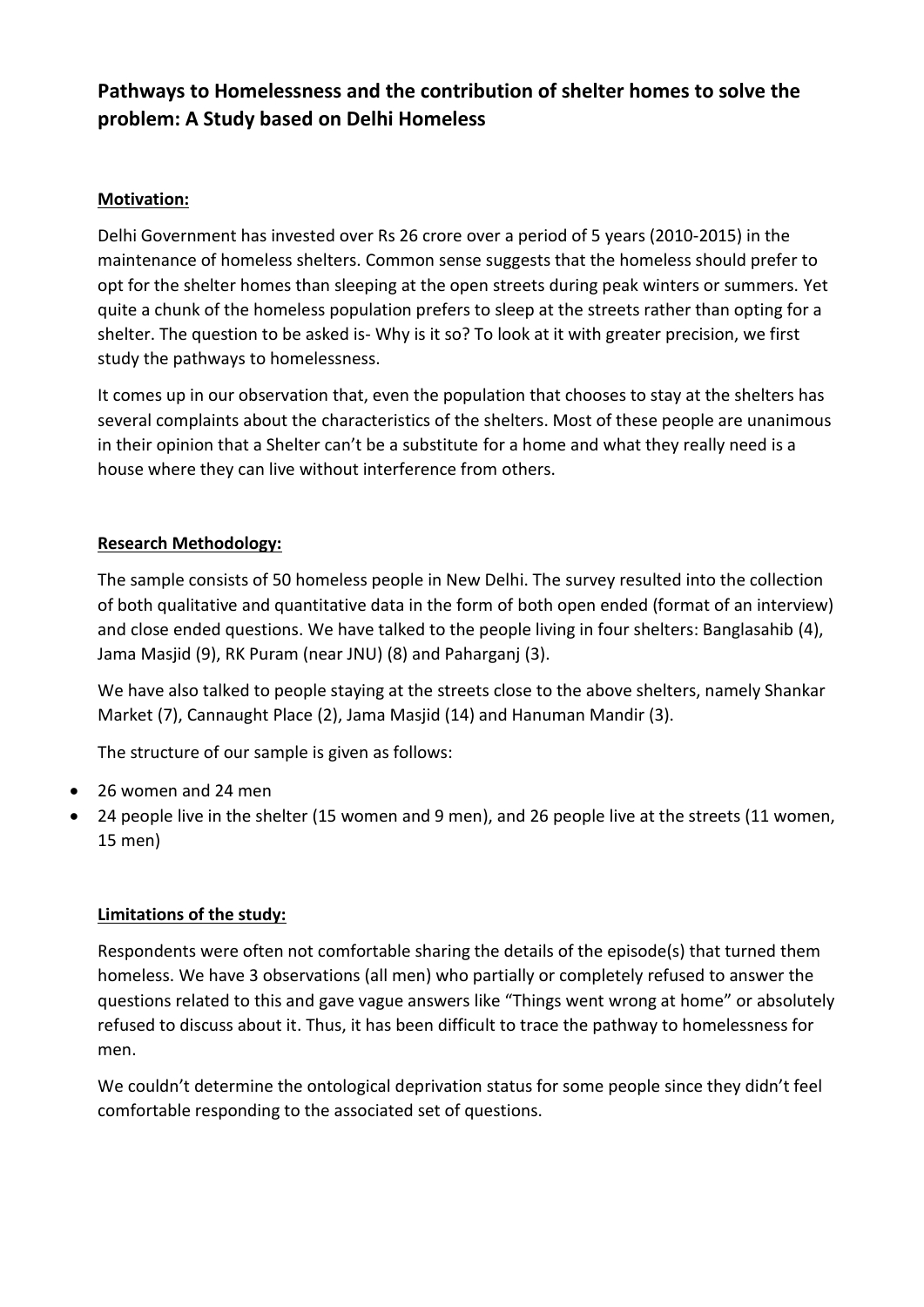#### **Introduction:**

Delhi has around 1, 50,000 homeless people. State government deals with the problem by providing a temporary solution via shelter homes. Delhi Urban Shelter Improvement Board (DUSIB) manages these shelters. The DUSIB has 198 night shelter with a capacity of 16,338. In the winter of 2016 they also installed 67 tents with a capacity of 3,480. There are shelters, which are earmarked for children, women, families, differently abled women and addicts. These Shelters are being managed through 17 shelter management agencies and equipped with basic facilities like blankets, mats, toilets and drinking water.

This paper has the motive to understand the pathways into homelessness. We say "pathways into homelessness" and not "reasons behind homelessness" because our observations in the field suggest that it is usually not a single event but a series of incidents that push a person away from her home. In these series of events it is very much possible that one dominates others. Nonetheless, ignoring the dominated events would be an injustice to the stories of homelessness. We also try to explore the reasons why people don't live in the night shelter/rain basera provided by the Delhi Government (DUSIB).

We interviewed people who are either pavement dwellers or stays at night shelters considering both these categories to belong to the "homeless" population. However after sometime in field, interviewing people with diverse culture and experiences, we realized that some of them have been living at their current location for decades. We looked around their place of stay and found that they have made quite a comfortable life for themselves as far as it is possible on a pavement or a night shelter. They have filled their little living spaces with furniture, utensils, small gas "chulha", small television sets and other things of daily use and entertainment. They have friends, foes and acquaintances. Hence, even though everyone in our sample was "houseless" at the time we interviewed them, the above mentioned observations make us wonder whether these people do feel at "home" at their current location even without possessing a private living space. Thus we need a solid and precise definition of homelessness.

Homelessness is a multidimensional concept. It doesn't only involve lack of residence or a roof overhead, but also the denial of several other factors. (Somerville 1992).

Following Somerville, we take into account five different dimensions:

- 1. Physiological deprivation- Lack of physical comfort or feeling unsafe.
- 2. Emotional deprivation- Lack of love or happiness.
- 3. Territorial deprivation- Lack of Privacy or a space to be alone if one wishes for.
- 4. Ontological deprivation- Lack of a space where one can return to if one wishes and "at least be recognised".
- 5. Spiritual deprivation- Lack of hope or purpose in one's life.

Amongst the 50 individuals that we surveyed:

- 19 people are physiologically deprived (10 women and 9 men).
- 25 people are emotionally deprived (13 women and 12 men).
- 41 people are territorially deprived (24 women and 17 men).
- 17 people are ontologically deprived (10 women and 7 men). For 5 people this couldn't be determined (2 women and 3 men).
- 5 people are spiritually deprived (2 women and 3 men).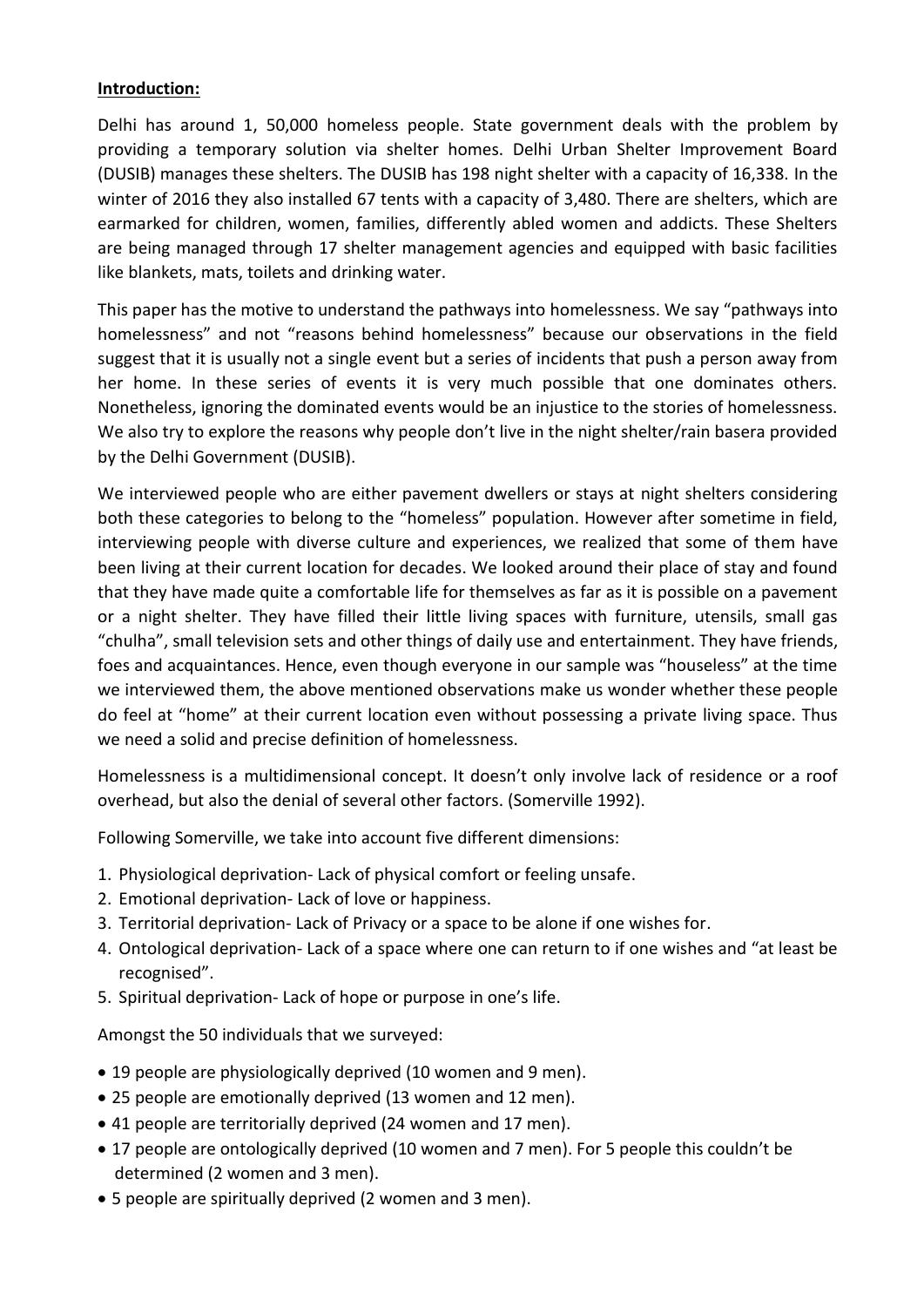Again, following Somerville, we consider a person homeless if he/she is houseless as well as is deprived in at least one of the aforementioned dimensions.

Interestingly, none of the people we have interviewed have stood out to be only "houseless" and not "homeless".

#### **Night Shelters: Brief history and description**

Night shelters or Rain Basera started with temporary winter camps, which later were extended. In 2010 DUSIB (Delhi Urban Shelter Improvement Board) Act came, which demolished many Jhuggi-jhopri in the name of urban improvement and redevelopment scheme. Places where demolition drives were huge; the people were shifted into RCC building. This also embarks the construction of porta cabins type Night Shelters in Delhi.

The porta cabins are big halls with cemented floor, and walls and roof made of tin material that is portable in nature, the walls are painted blue from outside and the roof is painted white. These shelters claim to have a capacity of 50 occupants. There is a tender system through which shelters are allocated to various Ngo's. They are given the monthly budget of around 50,000.Which is used to pay three caretakers per shelters and a cleaner. Each care take have a 8 hours shift. Other than this they are provided a mattress to sleep in night. In winters they are provided with warm quilts also. Coolers are installed in summers. A water tank comes every day in the compound for bathing, washing and drinking purposes. Toilets are also installed, but number of users per toilet is very high, which create lots of hygiene issues.

#### **Description of shelters:**

### *RK Puram:*

At a walking distance from Jawaharlal Lal Nehru University lie three porta shelter cabins for men, women and families. These night shelters lay just opposite to very busy flyover. Between the men and women shelters lay the bathrooms and a water tank. The family shelter also has facility of lockers (Donated by some organization).The entire campus is very recently walled. According to the people this has increased the hygiene and it make them feel safer. There also exists an open kitchen consisting of around 8 to 10 "choolah's" aligned with the walls segregated by mud partitions. Medical camp is held in the shelter once a week in winters. However, the residents prefer to visit private clinics for treatment of their ailments. The people and the staff there are very proud of this setup and proudly say that one cannot find a similar shelter. Water dispensers were also put very recently in all the three shelters.

Majority of the people belongs to Madhubani District in Bihar (In the absence of infrastructure and endemic poverty it ranks among one of the least developed districts) where most have a house. Most of them go back to their villages at least once a year and stay there for a few months. The women work as maids in the nearby houses and the men work as daily wage labourers. Entire population is Muslim; one might different ethnicities of Islam here.

All these people have a very strong sense of community. Whenever anyone needs to get married they go back to their village because the rituals where they believe in exist only there. Even the issue of dowry is prominent among them. One respondent reports to have given a "Tilak" of 1.20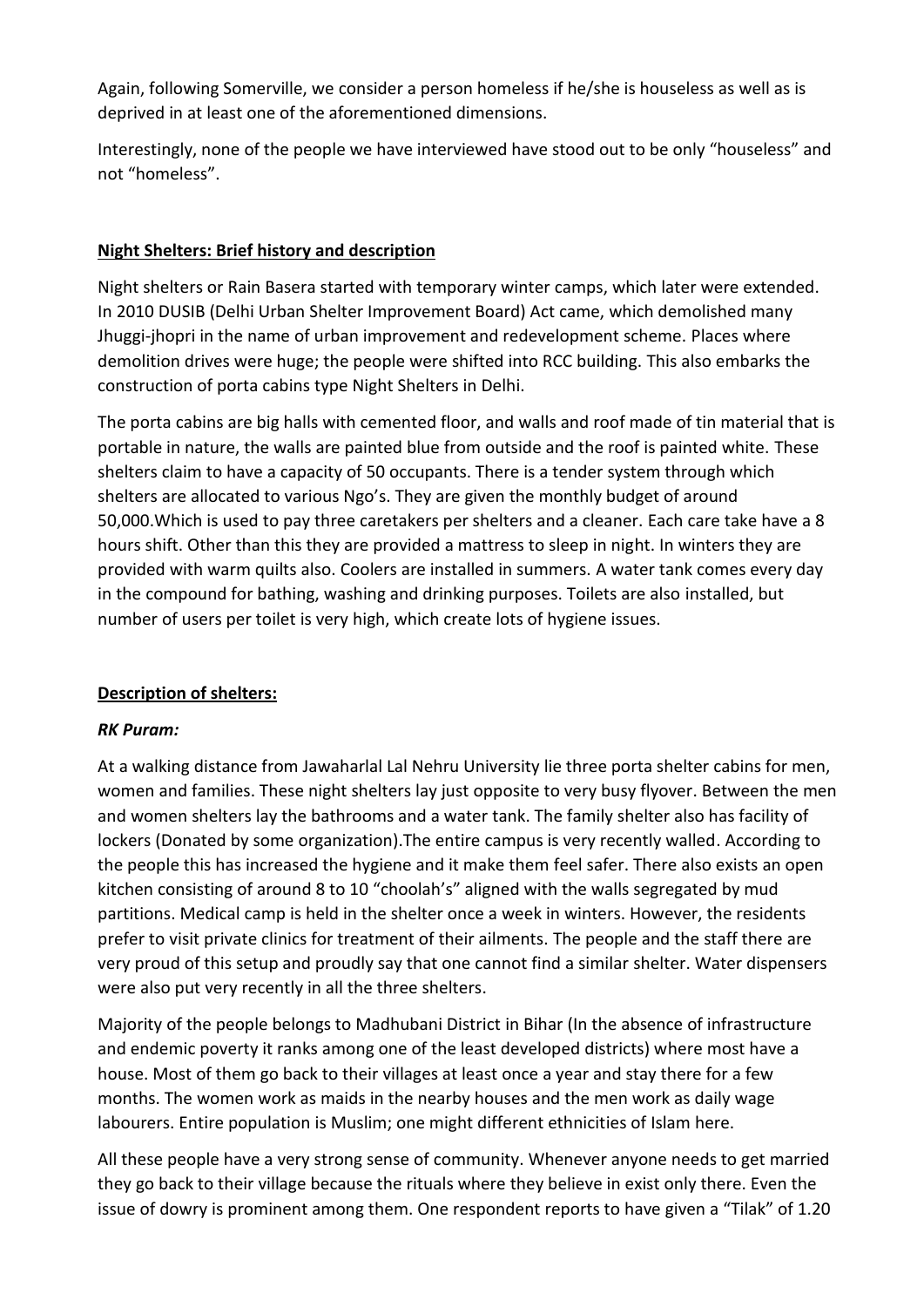Lakhs in his daughter's marriage and talked about how it has shattered him completely financially.

### *Bangla Sahib:*

These shelters lie at the back drop of Bangla Sahib Gurudwara. There are 5 cabins here- 2 for women, 1 for family, 1 for men and 1 is a de-addiction Centre for males. All the cabins have a water dispenser which is very recently placed and is not in functioning condition. They also had a cooler and two fans per cabin. People are provided with mattress to sleep at night but there is no separate division of space. In one of the two shelters, the women have divided the space amongst themselves. The female shelter is walled and the entry doors to it are shut at 8-8.30 pm.

Currently, there exists a health centre in the campus (this is an independent project of the Humana organization that runs the shelter) and separate washrooms for men and women. The residents have one common reason to stay in this shelter, the Gurudwara. Most people are from Punjab, have only heard about Bangla Sahib Gurudwara in Delhi. After reaching Gurudwara in search of some comfort, someone guide them to these night shelters and that's how they end up here. However this shelter also includes women who have been homeless for a very long time and find this shelter to have an efficient cost setting for them.

No one is allowed to cook in the campus and this is a reason for dissatisfaction of various residents too. There had been, in the past, a fire due to some carelessness while cooking, and hence the restriction. Occupation choices are quite diverse among the women here from working as house maid, begging to not earning at all.

### *Jama Masjid:*

To reach this shelter, one has to walk through the lanes of the famous Meena bazaar. These shelter cabins are located in Urdu Park and Kabootar Market. Kabootar Market has women and Kids shelter cabins whereas Urdu park have 5 shelter cabins for kids, women, men and families. All the shelter cabins have tube light, fan, cooler, and very recently a water dispenser is also installed. All the inhabitants are provided with the mats and warm quilts in winters to sleep. Women Shelter is Urdu Park also had a T.V installed. However the environment of Urdu Parks Shelter was much livelier in comparison to Kabootar market probably because Kabootar market administration is very strict about the entry of outsiders in the periphery of the shelter cabins.

In contrast with other shelters, Jama Masjid doesn't have any common ethnicity from which everyone hails from. There are people from Bihar, Uttar Pradesh, Punjab, Kolkata, Bangalore, Mumbai, and Jharkhand. Some of the people in our sample are born in Jama Masjid only but their parent came from the above places. Homelessness is the only common thread that binds them. Jama Masjid has developed its own homeless culture, where all of them stand as one against any outsider they seek harm from but otherwise there is no reason to bring them together. They spend most of the time pulling each other's leg, and this becomes very serious also many times. They learn to laugh over their misery with each other. They will tons of logistical complains and lots of hope for their future, but you will never find them cribbing. Another interesting feature of this population is the Hindu-Muslim mix, we witnessed handful of inter-religion marriages also.

### *Paharganj Shelter:*

This night shelter is a RCC building, which are different from porta cabins containing 6 halls, 2 halls on each floor. These halls are double the capacity of Porta cabins. One hall is reserved for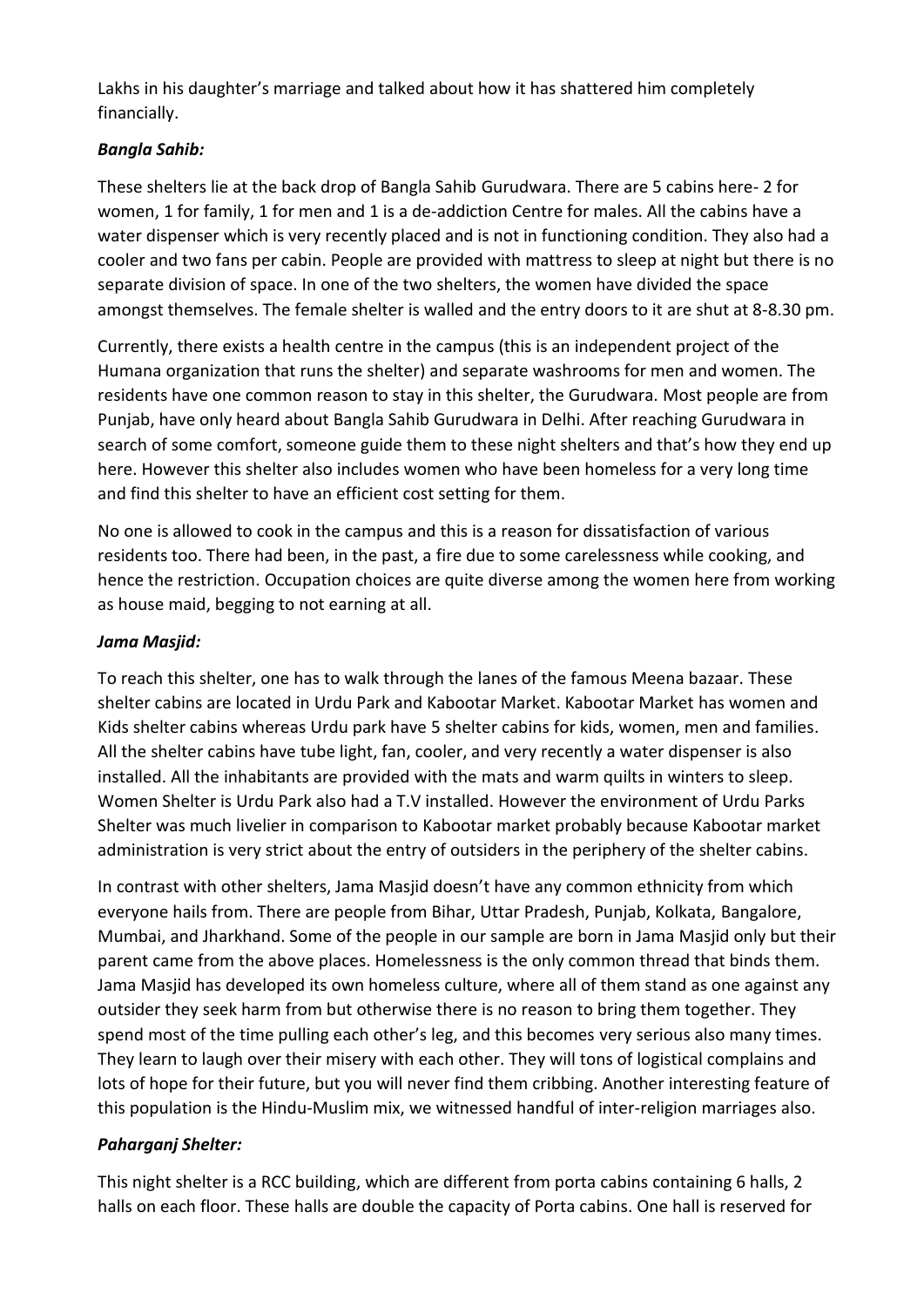single men and the rest are for families. Since the building is closed and hence lack open space in comparison to Porta cabins- hygiene problems get exaggerated here.

Most of the families in Paharganj shelter and in Shankar market trace back to Solapur district in Maharashtra. There was a large scale displacement from this district and the nearby regions due to the border dispute between Karnataka and Maharashtra in 1987 (Belguda border dispute). Though these people have no family or land back in their villages, they are strongly connected to their ethnicities in terms of their dresses and religious sentiments. It is mandatory for them to visit a temple in their village every year at a particular time. They save throughout an entire year for this occasion. They stay in temporary camps or under open sky near their holy "Pithh" for one or two months, spend all their savings in sacrifices to the Goddess and other expenses there. Then they come back to Delhi and start saving from the scratch.

#### **Duration of Homelessness**

Duration of homelessness is calculated in terms of number of years for which the concerned individual is homeless. This duration can be further divided into three categories, (i) Duration of Continuous Homelessness (ii) Duration of homelessness with breaks (iii) Duration of intermittent homelessness. One can be homeless continuously without any break, there can be breaks in their homelessness journey as they might have a home for some time or they are in intermittent homelessness where they keep on dwindling between the their home (back in their village) and Delhi (place where they work but doesn't have a home).Most of the people living in R.K Puram shelter are intermittently homeless.

In our sample, as we look into the population with higher and higher years of homelessness the proportion decreases. We have higher percentages of men compared to that of women, when the duration of homelessness increases. Number of men and women with less than equal to10 year duration of homelessness is 3 and 14 respectively, whereas no. of men and women with less than equal to 40 years of homelessness is 4 and 1 respectively.

As we look into greater duration of homelessness, the percentage of people being continuously homeless declines and those being intermittently homeless rises monotonically. Meaning, those who have absolutely no place to return to and make a home out of it are fewer when we look at higher years of homelessness in comparison to others. We wonder if it is a sign worth showing optimism about.

### **Education:**

On this note, only 28% of the people we surveyed have gone to school. Whereas, 70% of the sample with kids send at least one of their kids to schools. This clearly exhibits the changing mindsets of the parents about the importance of education in making life better. A woman in her forties whom we met near Jama Masjid has been homeless since her childhood when her parents brought her with them to Delhi. Her husband is on a run now and then or in Jail most of the time. She has four kids. However she realises the importance of education a lot, even regrets on not being educated herself. She lives at the streets near the shelter at Jama Masjid, even when she can't stay in this particular shelter due to menaces of dominant groups, only since her kids study under the NGO initiative in this shelter.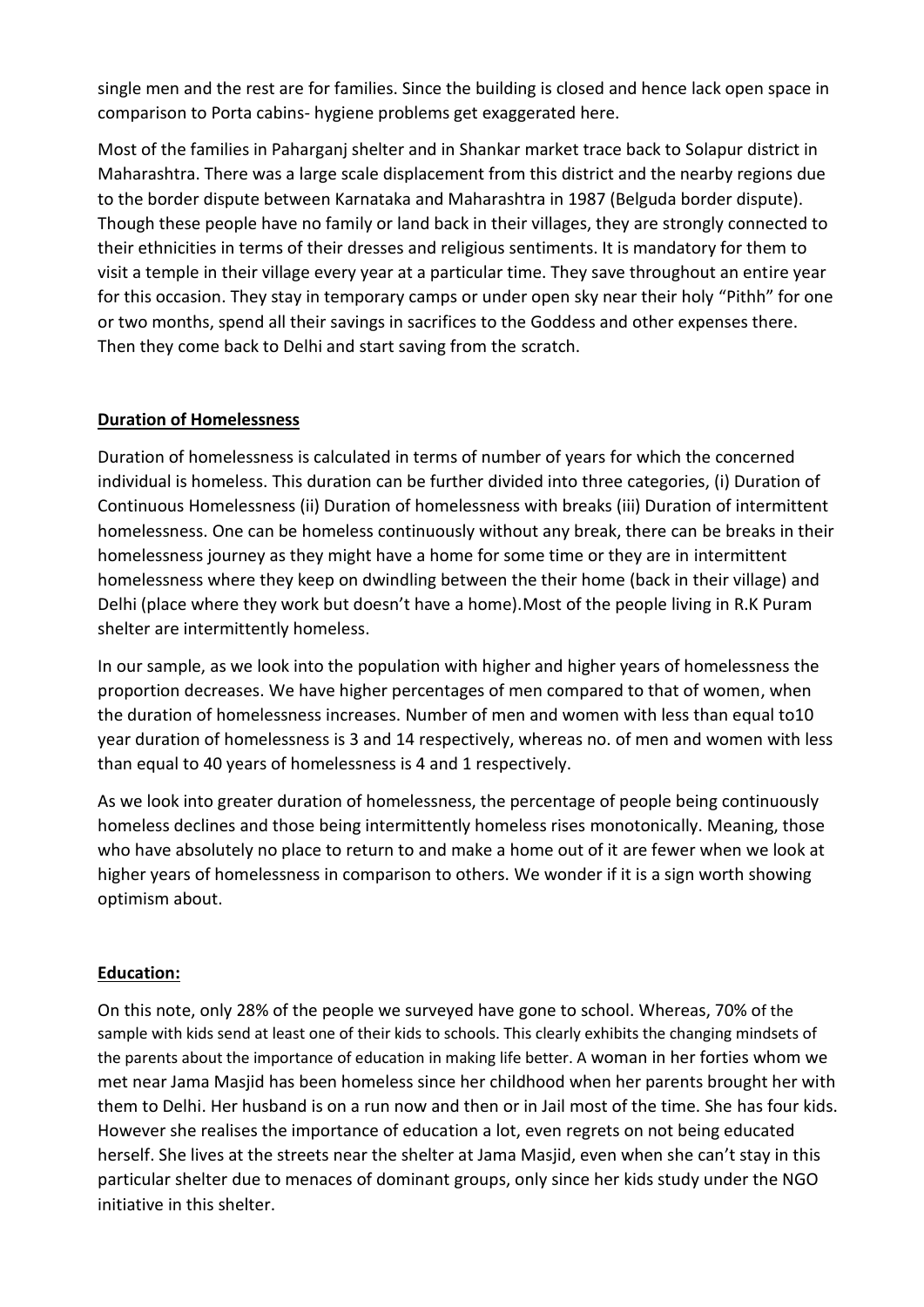But we have cases which make us doubt the efficiency of the formal education system especially the government schools. We have a case of a man, who sleeps on streets and sits with weighing machine who has not been formally educated. But he can read and write very well (He learnt this on his own) and is an aspirant novelist. And then a 17 year old kid who has passed 8<sup>th</sup> standard but can't read a single sentence with ease. When asked how he managed to pass his exams he said, "agar ham log ko padha denge to begari k kam kon karega didi" ("if they educate people like us then who will do all the works of physical labour?").

#### **Pathways to homelessness:**

Anderson and Tulloch (2000) had found age to be the dominant factor that affects different pathways "through" homelessness. The second most important factor contributing to this, as found by them, gender. However, in this study, we have only looked at pathways "into" homelessness and not that "out of" homelessness. According to our observations, gender turns out to be the key characteristic. We haven't found any effect of age.

Next, we elaborate these pathways, gender-wise along with few stories as heard from the respondents.

#### **Pathways into homelessness for women:**

*Husband and Parents:*

In our sample the main reason behind women turning homeless has been observed to be dependent upon their husbands (for married women) or family members (for unmarried women). Out of 26 women surveyed, 15 reported to have turned homeless due to the abovementioned reason. The married women had been completely dependent upon their husbands for their survival until things went horribly wrong in this set-up.

We talked to Beena, a 60 year old lady, originally from Kanpur, currently staying at the Banglasahib shelter. She held on to her husband despite being beaten up and being cheated upon by him, in order to maintain the image of a "good" wife as per the "social decorum". Moreover the fact that she was financially dependent on him, made her stay with him until the day he remarried and finally took the initiative himself to throw her out.

Bhama, born to homeless parents, was married off at quite an early age to someone who owned a house. Her husband reportedly was addicted to alcohol. He earned nothing and used to beat her up regularly for money to satisfy his addiction requirements. Unable to bear the torture, she left her husband and came back to stay with her mother along with her the-then 2 year old daughter at the streets of Shankar Market.

These observations enhance the importance of analysing homelessness as a multidimensional concept rather than simple lack of a roof overhead, As Tomas and Dittmar (1995) states often "Housing is the problem- homelessness may well be a solution".

### *Demolition of their homes:*

In our sample, 4 women have reported to have been evicted from their jhuggis and thus turn homeless.

Yasmeen, currently staying at the shelter adjoining Jama Masjid, has claimed to have had a jhuggi of her own near the same area. However,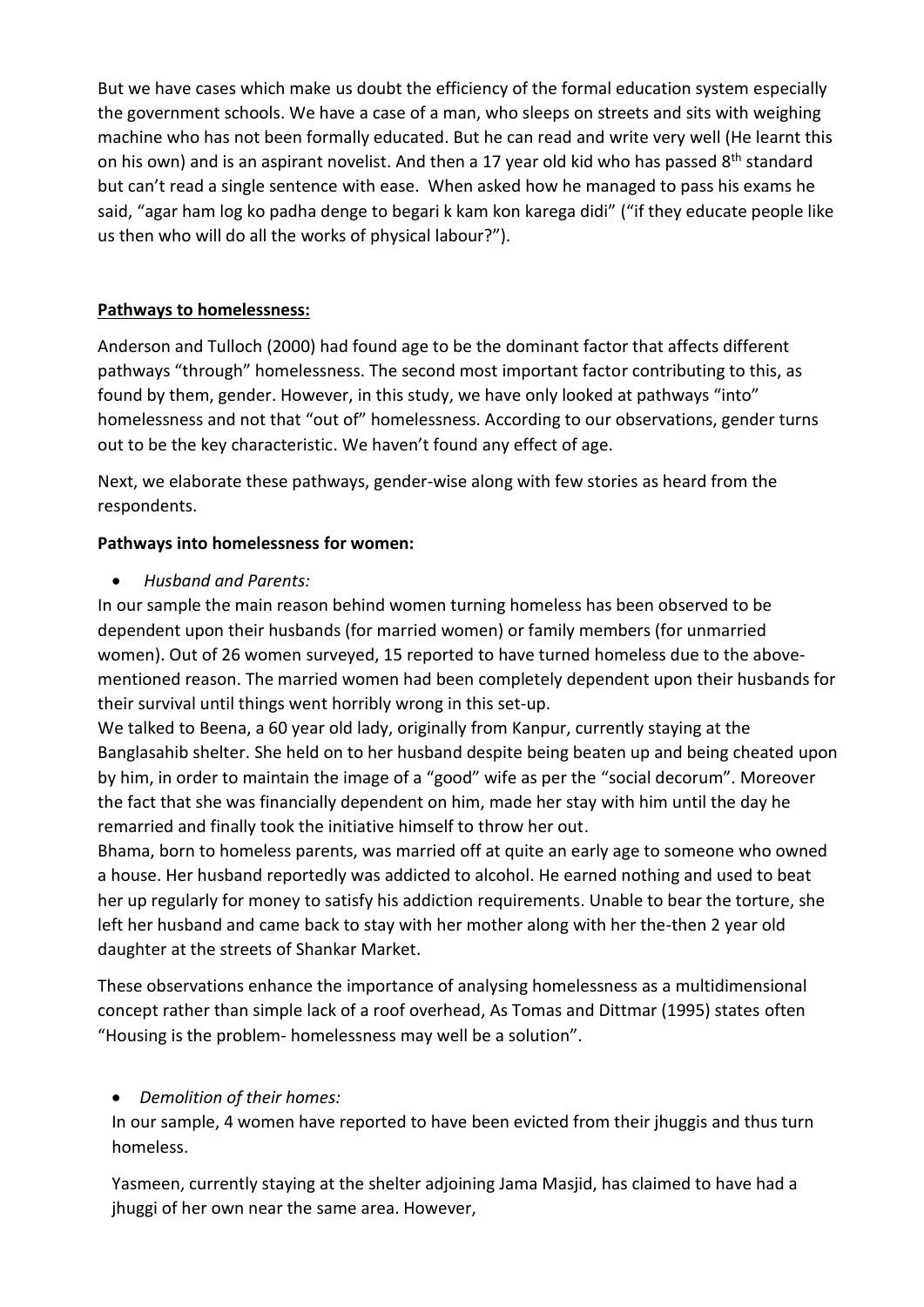The jhuggi was demolished, many of her personal belongings were set on fire and she was left with no other choice but to stay at the shelter.

Kavita, born in a Delhi jhuggi, had been evicted from her home as the construction of Delhi metro began in 1998. She claims that some of the people evicted under similar circumstances have received certain compensations while she has received none.

#### *Higher income opportunity:*

3 women have reported to have left their homes in their villages in order to earn a higher income in Delhi. This need for earning has been triggered by the death of the earning member of the family in the cases of 2 women and that by natural calamities in 1 case. However, while two ladies do go back to their villages for a few months every year, one is permanently detached from her village as she chose to sell off her house in order to repay back the loans left over by her deceased parents.

*Run away from home to marry against the wishes of the family members (2 women)*

#### *High housing rent that doesn't allow one to save:*

Though we only have one observation that fits this category, this lady is worth a special mention due to the fact that her family and she can actually afford renting a house. The element of surprise lies is that she is homeless by choice, probably in the most unorthodox form of the word given the population we are dealing with in this study. As can be seen from the income-savings analysis (done later), the savings tendencies are pretty low in homeless women. But Anjila chooses to stay in a shelter as it helps her avoid spending money on rent and as well as offers her higher income (she is the caretaker of the shelter she lives in) and hence she can actually save up. She plans to use this savings to provide for quality education for her children.

*House given out on rent and couldn't be recovered henceforth:*

Quoting this reason many people criticise free housing policy. But looking at the reason on why people rent their house, one reason that pops out is that these house are located at outskirts of the city and if one live their one has to travelled every day for work, as those place don't have any source of livelihood and this increase in transport and house maintenance cost crosses the net income earned by them.

#### **Pathways into homelessness for men**:

#### *Better income opportunities:*

The main reason behind men being homeless in our sample is better income opportunities in Delhi. Out of the 24 men surveyed, 8 reported this particular factor.

Md. Aslam, from Madhubani district in Bihar, stays at the RKPuram shelter and works as a Beldaar. He feels that the income he could have earned by staying in his village and working under the MGNREGA scheme is definitely lower than what he earns now, even after adjusting for the additional costs incurred due to the stay away from home.

### *Anger with family:*

4 men reported to have left home as they were angry/upset with their family due to reasons like mockery by a sibling and being scolded and beaten up over studies or getting into fights with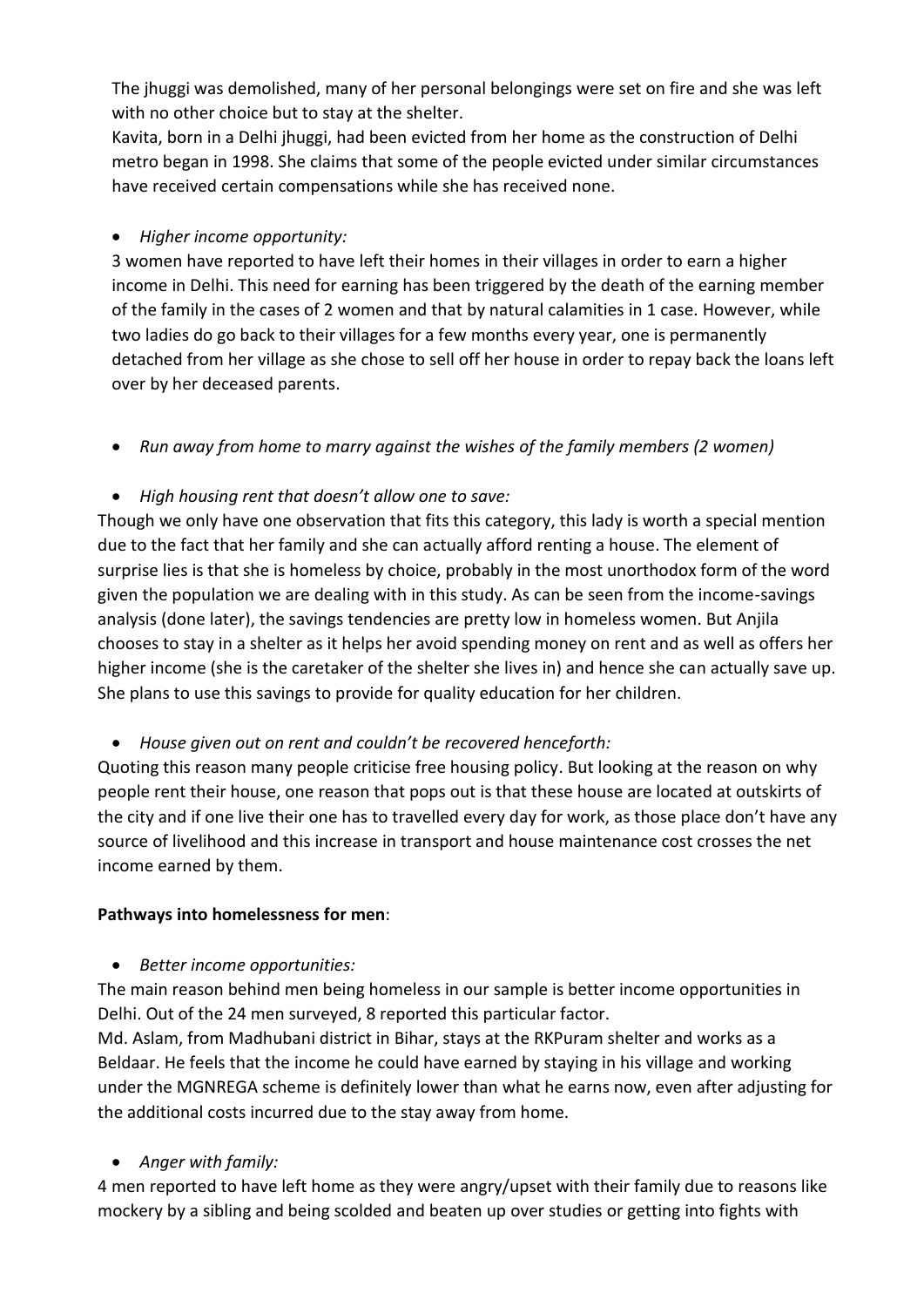others. It is noteworthy that 2 out of these 4 men had left home at their early childhood with an older friend, got abandoned in Delhi streets thereafter and couldn't find the way back home.

# *Death of parents:*

2 men in our sample accrue their homelessness to the death of their parents and absence of any relatives who would take care of them.

Shahrukh, a 16 year old boy, currently staying at the shelter adjoining Jama Masjid, had lost both of his parents in a road accident at a tender age of three. He moved from one orphanage to another- always ending up running away from one just to be caught by the police and sent to another. He hated the environment of the orphanages and claims to have got beaten up severely several times by the orphanage authorities. Finally he willingly got involved with an NGO two years ago and started staying at his current location.

- *Demolition of their homes (2 men)*
- *Family is homeless (1)*
- *High housing rent that is unaffordable (1)*
- *Lost home due to natural calamities (1)*
- *Mental illness (1)*
- *Addiction (1)*

Gender, in our sample, determines the pathway into homelessness in the sense that the most important pathway for women is dependent upon their husband/parents (primarily being abandoned or abused by the husband). While the most important pathway for a man is the need for a better earning. The second most important pathway for women is demolition of their dwellings while that for men arises due to running away from home as they were angry with their parents/siblings. Thus, it can be concluded that the pathways to homelessness in case of women arises out of compulsion and vulnerabilities. Whereas, in case of men in our sample this arises due to their own choice.

### **Streets versus Night Shelters:**

The pavement dwellers reported of several reasons behind their choice of not living at the shelters. Even within the group that live in the night shelters, 60% of the women and 100% men have one or more complaints against various aspects of the shelters. Interestingly, the reasons for dissatisfaction reported by the residents of the shelters turn out to be a strict subset of the reasons given by the street dwellers for not choosing shelters. These reasons are given below.

# *Reasons for dissatisfaction with the shelter facilities***:**

1. Pets are not allowed in the Shelters (reported by people NOT living in shelters only):

Since the dawn of civilisation human beings and their pets have been sharing an inseparable bond. It is not even an option for some people to trade faithful companionship for somewhere legal and just a roof above the head to sleep.

This is the case of Narmada who takes care of a stray dog and her 4 pups. The day we met her, one of the pups had died of a road accident and she was visibly disturbed. She kept talking about the pup- how she has seen her mother grow up from a little pup and that she would never see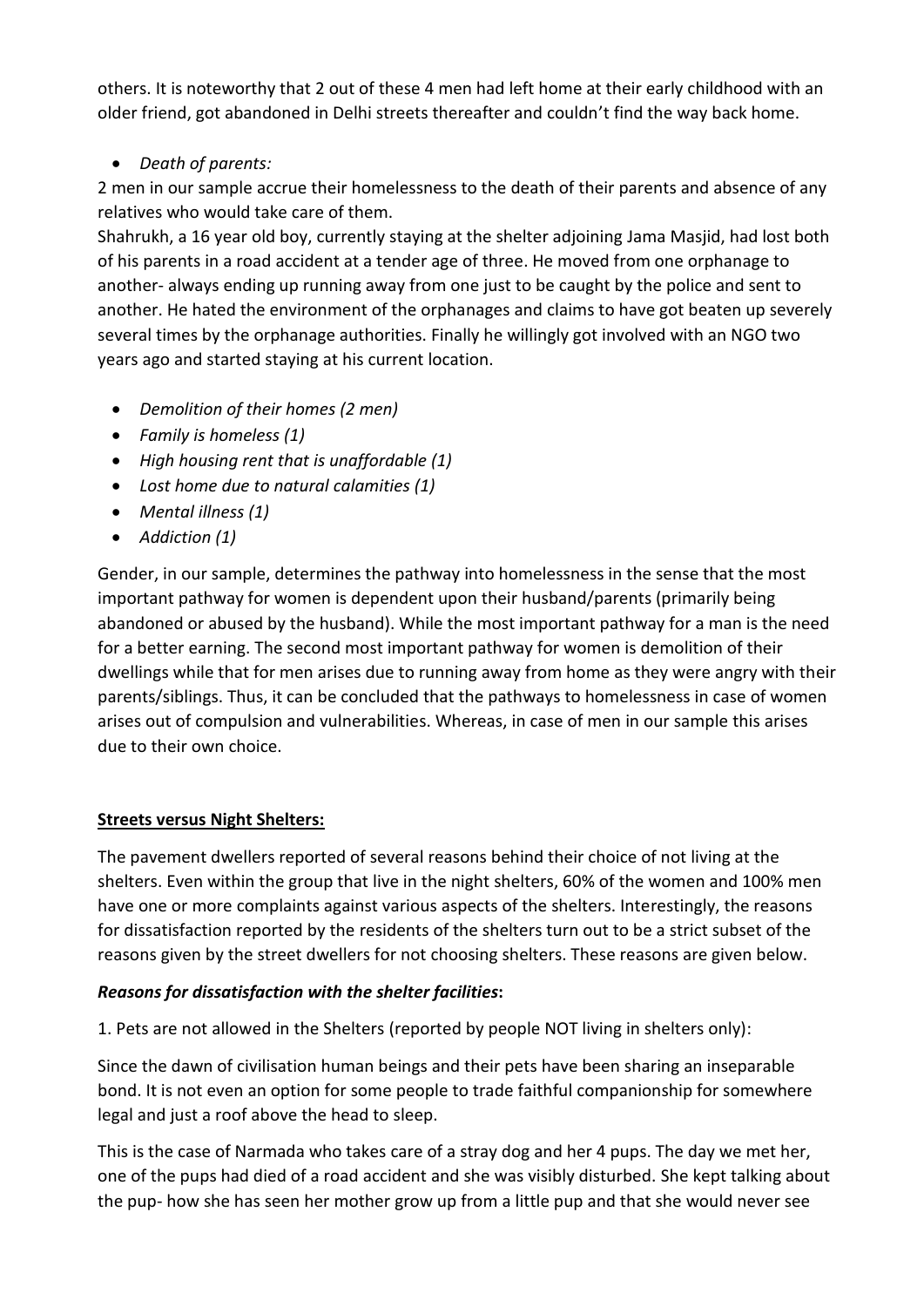her grow up as she is dead. She said that she could not possibly stay in a shelter if that meant letting go of her pets.

2. Unhygienic Living Conditions in the shelter (reported by people living both in shelters and at the street):

People staying on the streets often attributed their not going to the shelters to the deplorable living conditions of the shelters. Bhama Bai, a 25 year old lady says "Bahut Gandagi hai… bachhe ganda karte hai aur koi saaf nahi karta", meaning "It's very dirty… Kids make messes and nobody cleans it up". However, the surprising element in the story is that she holds such a strong opinion about the shelters even when she has absolutely no experience of staying in a shelter. She has never even visited a "Rain Basera". All these opinions are formed from what she has heard from her fellow street-dwellers and she doesn't care to check the truthfulness of the information. This behaviour probably can be attributed to two distinct factors:

(i) The strong and trustworthy information chain formed by the street dwellers.

(ii) The self-sufficient mechanisms that they have created for themselves living in the streets are probably enough for them not to feel the need for using shelter facilities.

Family shelters have been observed to have the unhealthiest conditions, owing to the presence of small children who can't use the washrooms on their own. The kids relieve themselves right on the floor of the shelter where the inhabitants are supposed to sleep. Moreover, the parents often deny the responsibility for the filth created by their children and not clean it up. Hence more often than not, the shelter floors remain dirty and the air smells foul even though the shelter management claims that the cleaning staffs do clean the shelters twice every day.

This is especially true for the MotiaKhan shelter (RCC building). When we visited this particular shelter at around 2P.M, we found it to be extremely dirty. Hundreds of Flies hovering around rotten human excreta, cough and discarded food materials right next to the main staircase and corridors. Since this one is an enclosed pukka building, the foul smell of the rotten wastes can't escape the rooms. Thus the air that we breathe in at the living spaces of this shelter is heavy with filthy odour. According to Kavya, a woman in her mid-thirties, she lives in this shelter "Majboori se" ("out of compulsion"). The first time that we met her has been in her workplace (out of the shelter). She had complained about lack of proper hygiene in the shelter then. When asked about if the cleaning staffs are at fault here, she clearly says that it's the inhabitants who are responsible for this and not the staff. The irony here is that when we met her for the second time in the shelter, while talking to us she spit out the remnants of the tobacco that she was chewing right next to her "Khatiya" (bed made of wood and ropes) on the floor of the room where she lives!

3. Freedom is curtailed (reported by people living both in shelters and at the street):

Shelters in Delhi have their own curfew timings for entry and exit at night. These time limits differ across shelters and are mainly set according to the judgements of the NGO that runs a particular shelter. Thus, while some shelters have very stringent rules for entry and exit (eg. Shelters near Jama Masjid), some do not have any such restrictions (e.g MotiyaKhan).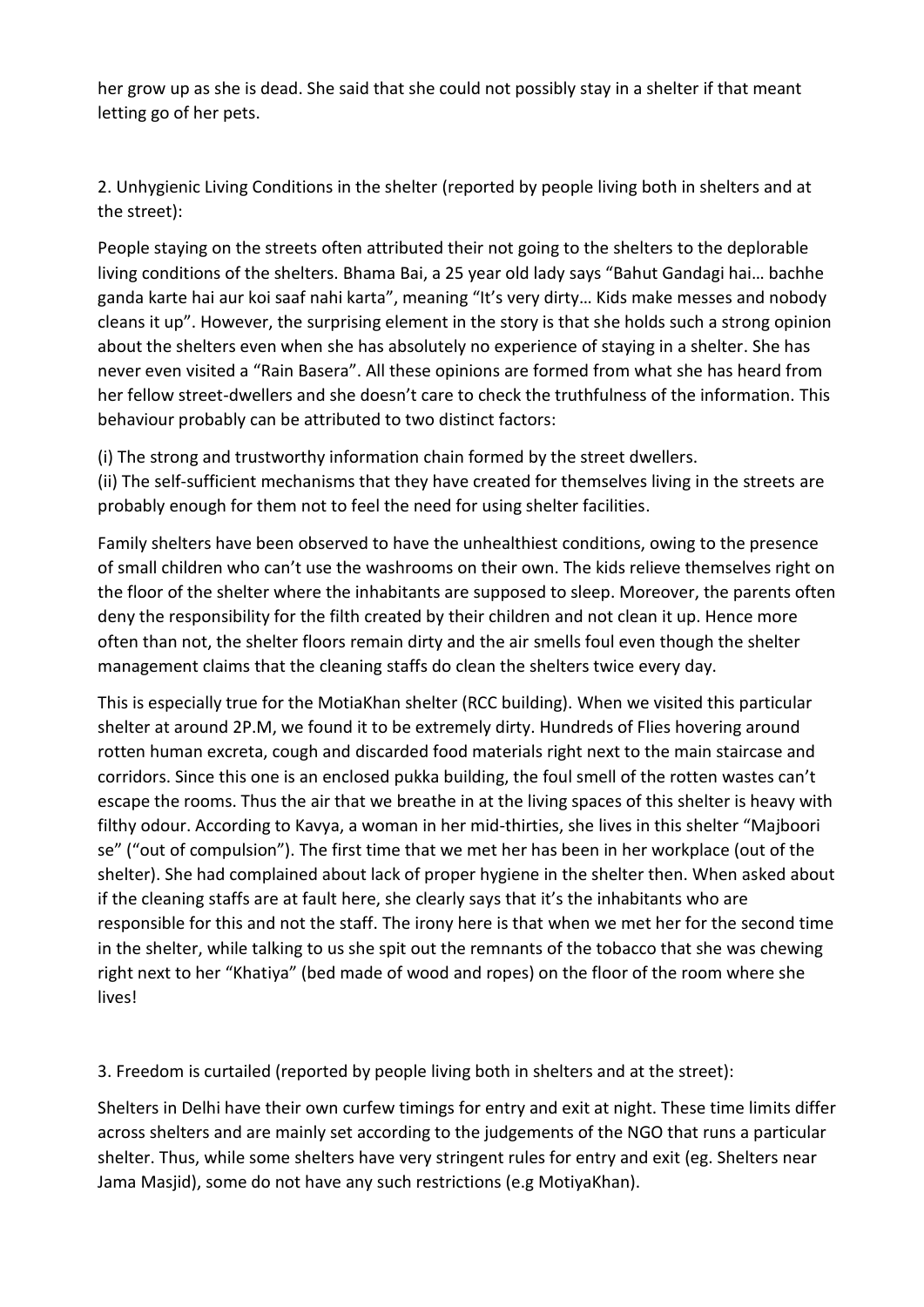Rubina, a lady in her forties, known as Pagli to her neighbours for her slightly disoriented mannerisms, has reported to have been prohibited from staying at the shelter (near Jama Masjid) as she was a "consistent rule-breaker". According to her, She failed to enter the shelter "in time" several times in the month of Ramadan as she was busy earning some extra money via begging. Last time we met her, she had been staying at the streets close to that particular shelter as her children avails the primary education facilities that the shelter provides.

Also, in some shelters (example- the shelter at banglasahib) the inhabitants are not allowed to cook. This has been the rule at the banglasahib shelter since a fire broke out a few years ago. The shelter doesn't provide food either. So what arrangements does an inhabitant make for her meal? Either buy from restaurants or eat the free food that the "langar" at Banglasahib Gurudwara offers. Now, it is obvious that buying already cooked food is costlier than getting the raw food and cooking them. Thus, almost all of the inhabitants at this shelter opt for the Gurudwara's "Langar" most of the days. "Bachhon ko achhe khane ka man karta hai, wahan to banane hi nahi dete, wahan rahe toh unlogo ka shaukh kaise puri karenge?" ("The kids often want to have good and tasty food, there cooking is not allowed, if I stay there then how can I fulfil my kids' desires?"), says Kavita a mother of four. This is the primary reason she refuses to stay at this shelter even though she admits this shelter being one of the cleanest of all that she has seen.

"Aap shelter me reh rahe ho matlab aap shelter ke naukar ho. Bahar rehne wale log kisike naukar nahi hai" ("You staying in a shelter means that you are a servant to that shelter. The people who stay outside (of the shelter) are nobody's servant"), says Sanjeev when asked why he chose to live at the streets over shelters. He is a 40 year old man who has been homeless since early days of his childhood. Freedom, in probably its broadest sense, has a lot of appeal to him. Freedom encompasses being master of one's own wishes and actions. Also not to be obligated and bound by codes that one doesn't, in the heart, want to abide by all the time. According to Sanjay, the moment one opts to utilise and be benefitted by all the facilities that a shelter offers, one must compromise with one's own freedom to be able to fit into that structure. Thus, those who feel that a legal place to sleep with a roof over the head is worth that compromise do go to the shelters. However, he is surely not a man to be comfortable with such a trade-off.

It is interesting to note that the lack of freedom (taking away the problem with not being allowed to cook) being a reason for dissatisfaction/living at streets has been reported **predominantly by men**.

4. Chaotic environment of the shelter and dominant group affecting adversely (reported by people living both in shelters and at the street):

Heated arguments consisting of the usage of abusive and hurtful words are a regular part of the shelter life as observed by us. Children learn and start to use offensive words at a very tender age. Fights often break out between the residents over the tiniest of disagreements leading to them being physically injured.

Yasmeen, a woman approaching fifties, reports of being at immense discomfort due to this particular feature of the shelter life. She spends the entire day sitting on her "chaarpai" outside the shelter and only goes inside when she is sleepy at night. She seemed quite unhappy with her stay at the shelter. When asked why she continues staying here despite being so dissatisfied, she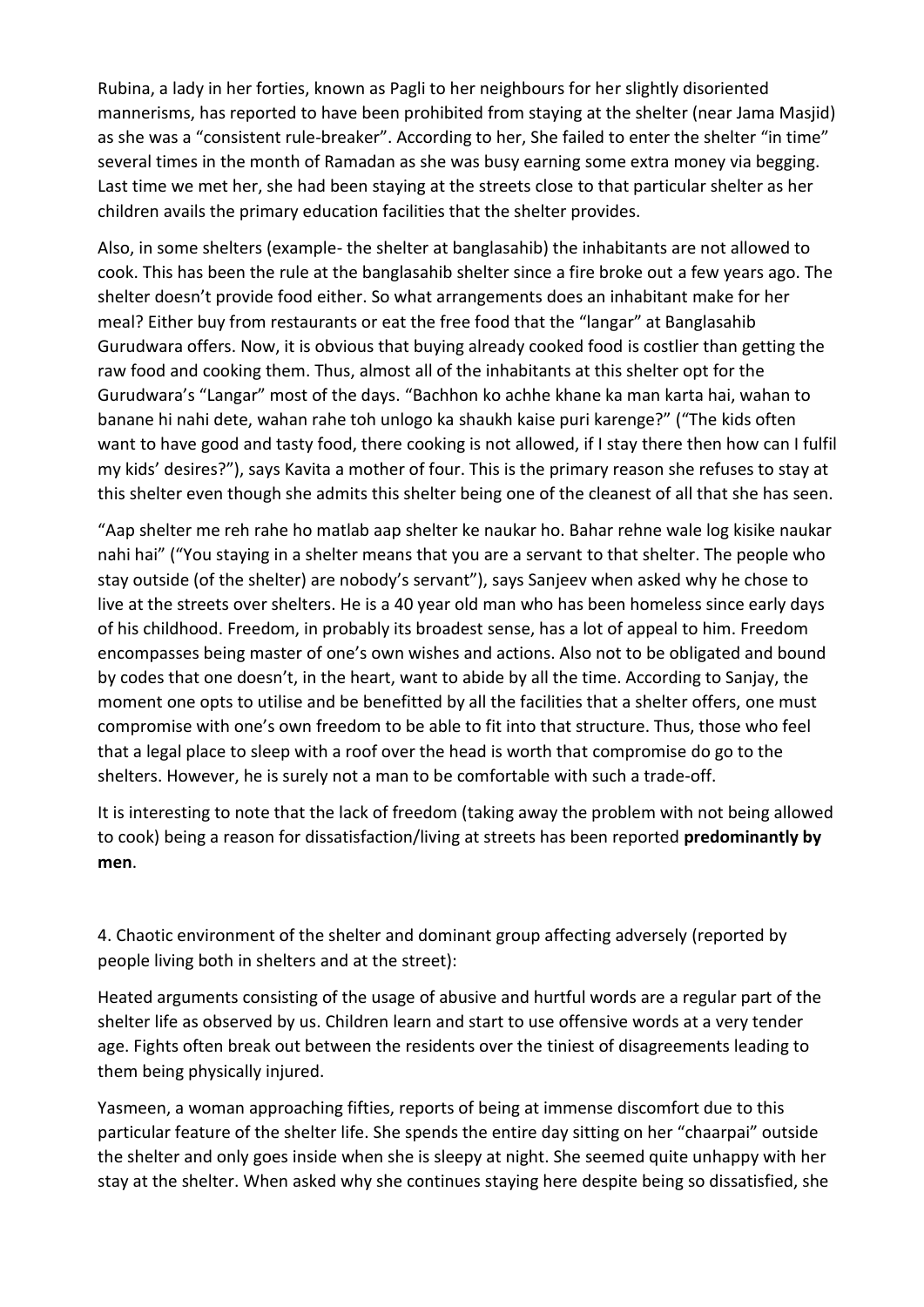answers that Jama being her place of earning livelihood she has no other option as the police won't let her build a jhuggi in that area.

We have also talked to people who told us about other shelter-inhabitants ganging up and acting together against them or their family to cause severe discomforts. Kavita complains about 30-40 families being united against her family and friends in the Pahadganj shelter. She has to go through regular feuds, destruction of her belongings at times, disruptions in her day-to-day activities and faces other distresses.

Conversation with a caretaker of a shelter revealed that the inhabitants themselves, most of the times, take up initiatives not to let new people to come in and stay at the shelters even when there remains ample space for new entrants. He also claims that there exists no bar to new entries on the part of the authorities. This claim of his had been resonated in the words of the people who had been cornered by dominant groups and hence couldn't sustain at the shelters.

5. Lack of personal space (reported by people living both in shelters and at the street):

This problem becomes very obvious once one looks at the structure of a shelter. Each shelter consists of one big hall in which all the inhabitants are supposed to find a space to fit their frame, lie down and sleep for the night. Thus, even if one tried hard, one would never find a space to that ensures privacy in a shelter.

Sanjay, a passionate reader, feels that denial of privacy to a person is synonymous to depriving him of his solitude. And solitude, according to him, being truly a bliss, is what gives him peace. Raju, a middle-aged man with a cheerful façade, lives just outside the shelter in which his wife stays. When asked, he says "yeh koi zindagi hai kya? Parivar andar, hum bahar, baat bhi nahi ho pata man-marzi se". The translation would be "Is this a life worthy enough? My wife stays inside (the shelter) and I am outside, can't even talk to each other whenever and however we wish to". This observation directly paves the way to the next reason.

6. Family is separated (reported by people NOT living in shelters only):

This can be considered partially as an extension to the last point mentioned, as per our observations. Almost 26% of the men, who stay outside the shelters, stay very close to it in order to stay near their family. They report that their wives stay at a particular shelter and there is no men's shelter or family shelter adjacent to it and hence they are forced to stay out at the streets. The reason Raju (mentioned in the elaboration of the last point) chose not to live in a shelter is simply to stay as close to his wife as possible in the absence of a men's shelter adjacent to the women's one where his wife stays.

Narmada, an elderly lady who is in her sixties, stays at a footpath near Hanuman Mandir. She has a big family. However, a significant time of each day she spends in helping out her physically challenged son in his daily chores. When asked about reasons behind her apathy towards shelters, she narrated to us her experience of living at a shelter for two weeks. Immediately after entering the shelter premises (that consists of separate shelters for women and men), she was shown the way to the women's shelters and her son was sent to the men's one. The women's shelter had several restrictions regarding time of entry and exit at night. Also since he was already an adult, he was not allowed to see his mother as per his wish or need. Thus she couldn't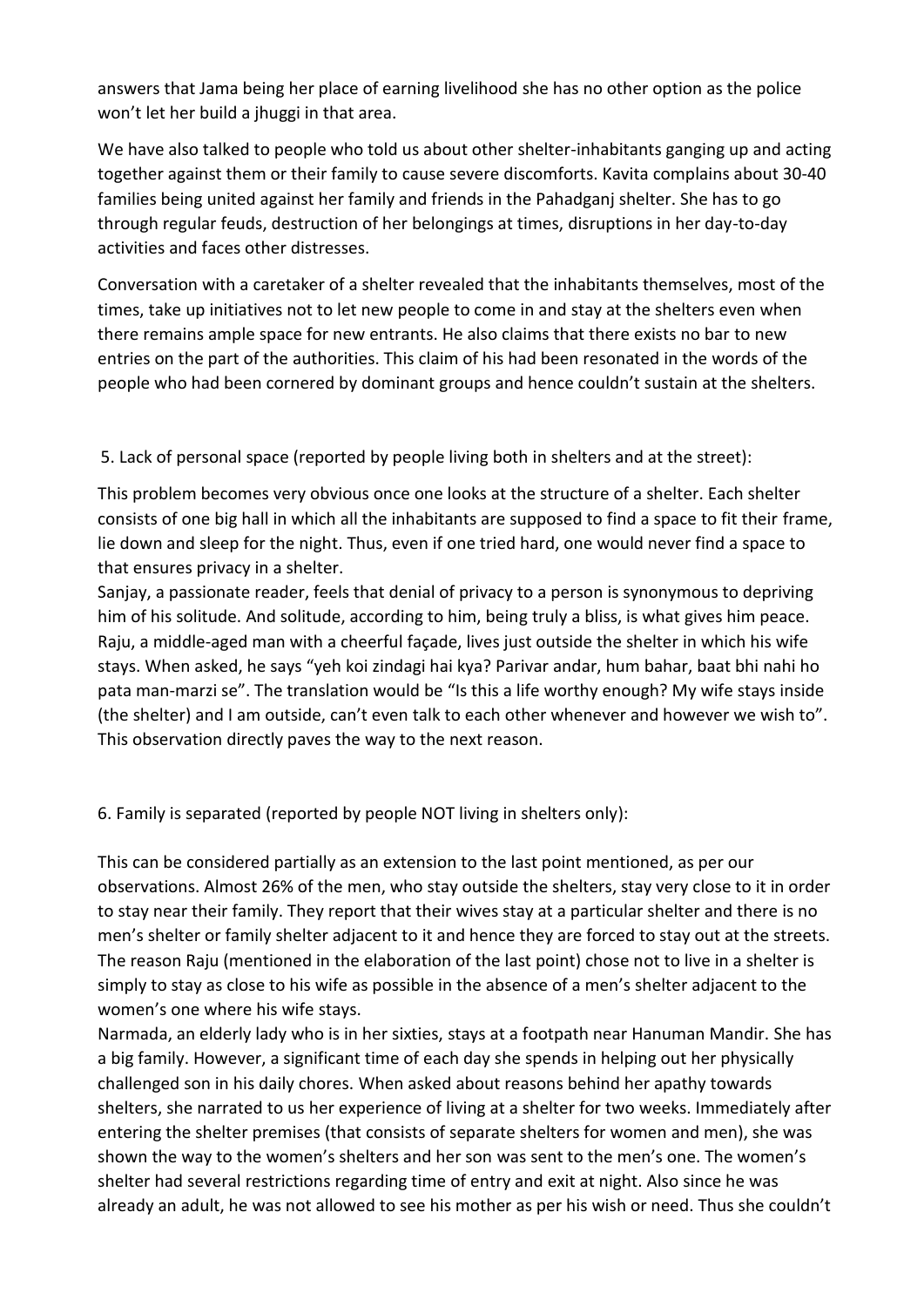be with her son when he needed her and hence after two weeks left the shelter to get back to the streets.

7. Abuse, exploitation, theft- lack of security (reported by people living both in shelters and at the street):

It has been observed that some people who refuse to live at the shelters believe that it is in the shelters that they are more likely to be sexually abused than at the streets. When asked if they have ever experienced such instances, all of these respondents' answered in negative. However, they were pretty much convinced of this belief and almost all of them claimed that they have come to know about these events from trusted sources.

Also a few people who stay at the shelters themselves seem to be sceptic regarding the security of that place. They reported to be constantly cautious of their surroundings in order to avoid any sort of danger. Again, when asked about any such personal experiences at the shelters, all answers were in negative. Yet again, these beliefs seemed to be rock solid. This lack of security and worry of being abused and exploited has been reported **predominantly by men**.

While majority of our data within shelters do not report of any problem arising out of theft, some in fact do. 5 people out of 24 reports to have their belongings stolen from the shelter at least once during their entire period of stay. A few people living at the streets attribute their decision of stay to the fear of theft in the shelters as well.

8. Husband/family/community's choice (reported by people NOT living in shelters only):

This factor has been reported as a reason for choosing shelters over streets **predominantly by women**. And this is apparently one of the most important reasons behind their current location of stay.

Nagri, a ballon seller at Cannaught Place, stays in Shankar Market (near CP). She actually expressed her personal wish to go and stay at a decent shelter. When asked why she hasn't done it yet, her answer was twofold- first her husband doesn't want that, second "hamare jaatwale nahi rehte udhar" meaning "people of our community do not stay there".

9. Lack of ID proof (reported by people NOT living in shelters only):

This reason has been stated by only one person that we have talked to. Rani, a lady with 4 kids, has been homeless for the past 4 months and lives near Hanuman Mandir at the streets. She has reported to have been prohibited from entry at the Banglasahib shelter as she possesses no Identity proof.

10. Shelters are located away from the workplace (reported by people NOT living in shelters only)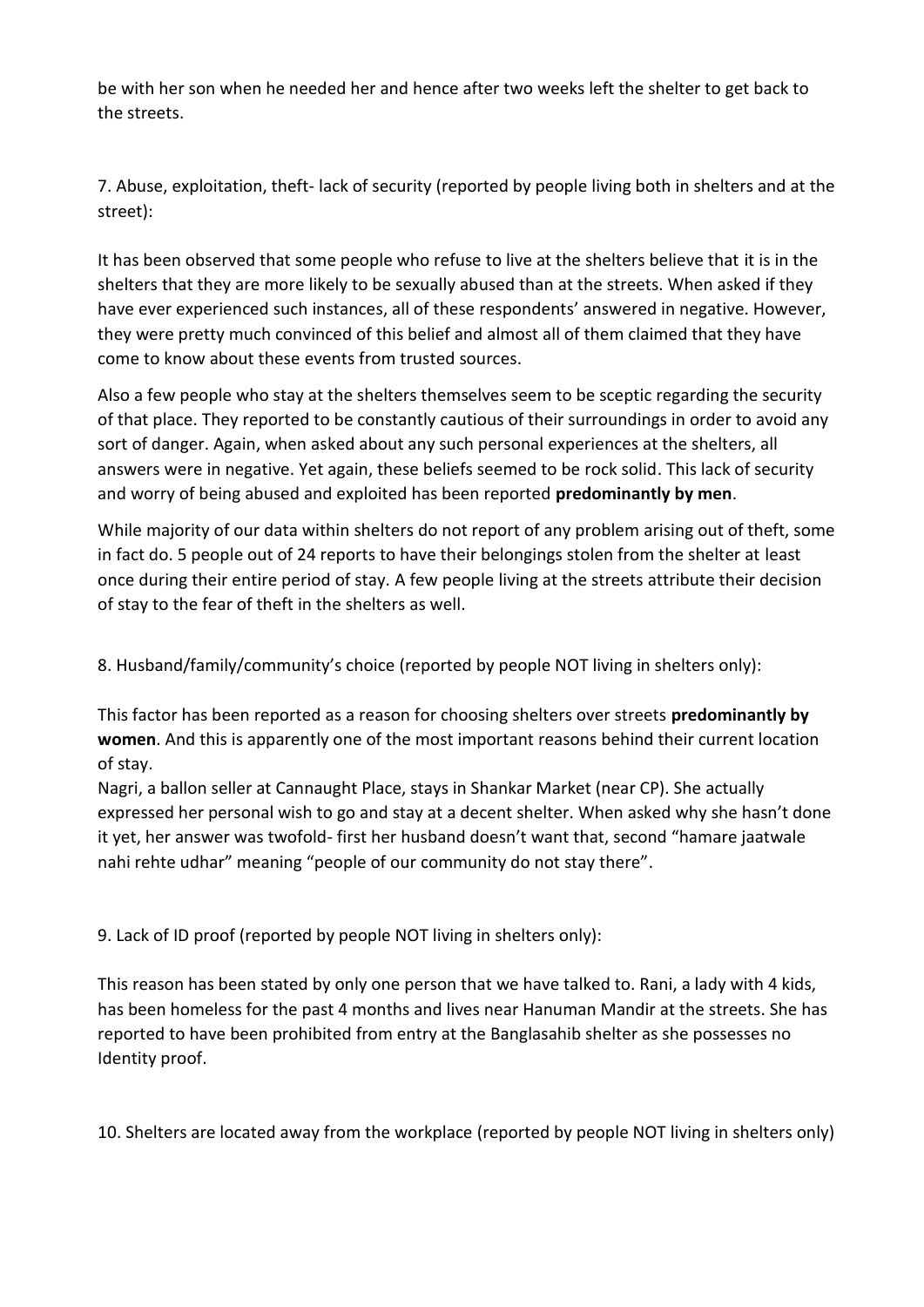11. Comfortable enough at streets (reported by people NOT living in shelters only):

According to our observation, some people are comfortable enough living and sleeping out at the streets that they don't really feel the need to look for other options of stay. These observations mostly come from people who have a big family or stays in large groups at the pavements where police, reportedly, do not interfere with their lives.

Bhama Bai has never even seen a shelter in her entire period of homelessness and is not bothered about it even a bit. According to her, she lives her life happily with her family and friends out in the streets. She has heard about shelters, even has encountered volunteers and social workers who had pleaded with her to at least visit a shelter and then make a decision. But she is quite nonchalant about it. She has clearly stated that she never wishes to stay in a shelter, the reason, first and foremost being- she is happy with her present life.

12. Dignity of being not acknowledged (reported by people NOT living in shelters only):

This has been reported **predominantly by men**. It has been observed that people who earn their livelihood as labourers sometimes consider beggars as inferior beings. The concept being that hard earned money from labour is more praise-worthy than easy money earned by begging. These people believe that shelters are mainly occupied by beggars and that living with them hurts their pride. They believe that once they move into shelters, society might consider their worth to be equivalent to that of the "inferior beggars". In a way, it can be said that the effort to distinguish their identity from that of the begging population is what prevents these people from opting for the shelter.

Kishan is registered at a shelter near the Jama Masjid. But he claims to not actually stay there ever as it hurts his "self-respect" to share the same room with beggars.

As mentioned before our data suggests that most of the people, who choose to stay at the shelters, are very much dissatisfied with them. And the reasons behind this dissatisfaction are the same ones that the people living at the streets have reported to be the reasons behind their not living at the shelters. So we can state that some people choose to live at the shelters only because their utility gained from having a roof over the head overpowers their disutility from having to endure all the additional discomforts that are attached with living in a shelter. This can be interpreted as a difference in preferences of the people staying in and outside the shelter.

*Data suggests that there are more women than men living in the shelters and more men than women living at the pavements*. Also looking only at the street dwelling group in our sample, it can be seen that more number of females wishes to stay in the shelter compared to their male counterpart, 45% of women compared to 27% of men. The reason these willing men can not avail the shelter facilities is the sheer absence of a men's shelter near the female one where their wives stay and thus opting for a shelter would necessarily mean them getting separated from their family. The main impediment that doesn't let the willing women use the shelter facilities is the presence of dominant groups that simply doesn't let them stay in the shelters.

Looking only at the male street dwelling population who are unwilling to stay at a shelter, we haven't been able to find a reason why their preferences are different that their shelter dwelling counterpart.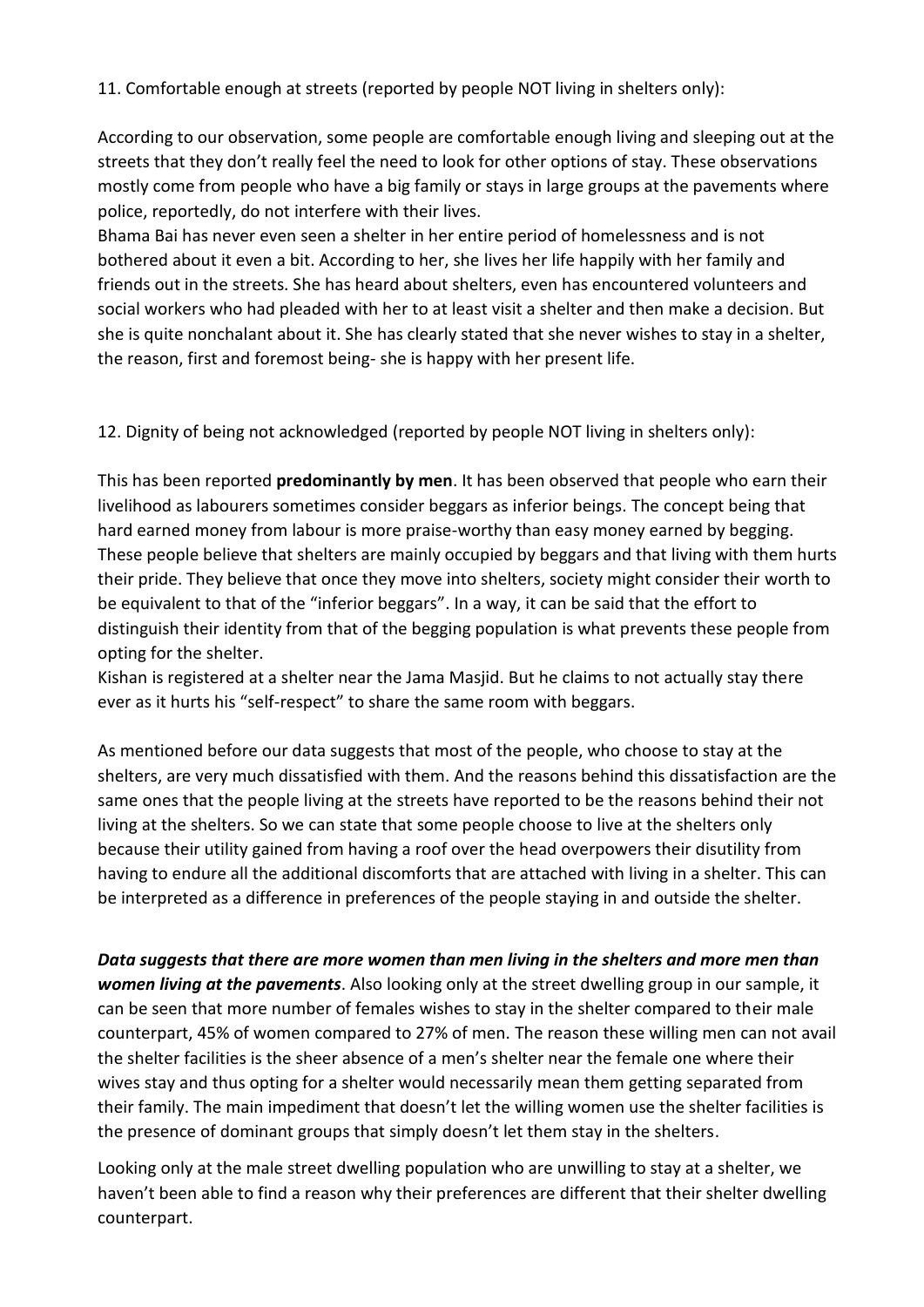

However, for the group of women, we can hypothesize that streets are supposed to be unsafe for women and hence single women or women who stay in smaller families would want to choose shelters over streets. Indeed in our sample we see that the number of adult family members that the street dwelling women who are unwilling to live at shelters live with at the streets is significantly higher than those women who are willing to or actually do live in the shelters (above diagram). Also it has been seen that it is not the women (in shelters or outside) who predominantly doubt the security in the shelters. Thus, we can say that our hypothesis has some evidence in its favour.

#### Income Savings Analysis:



#### Occupation Stucture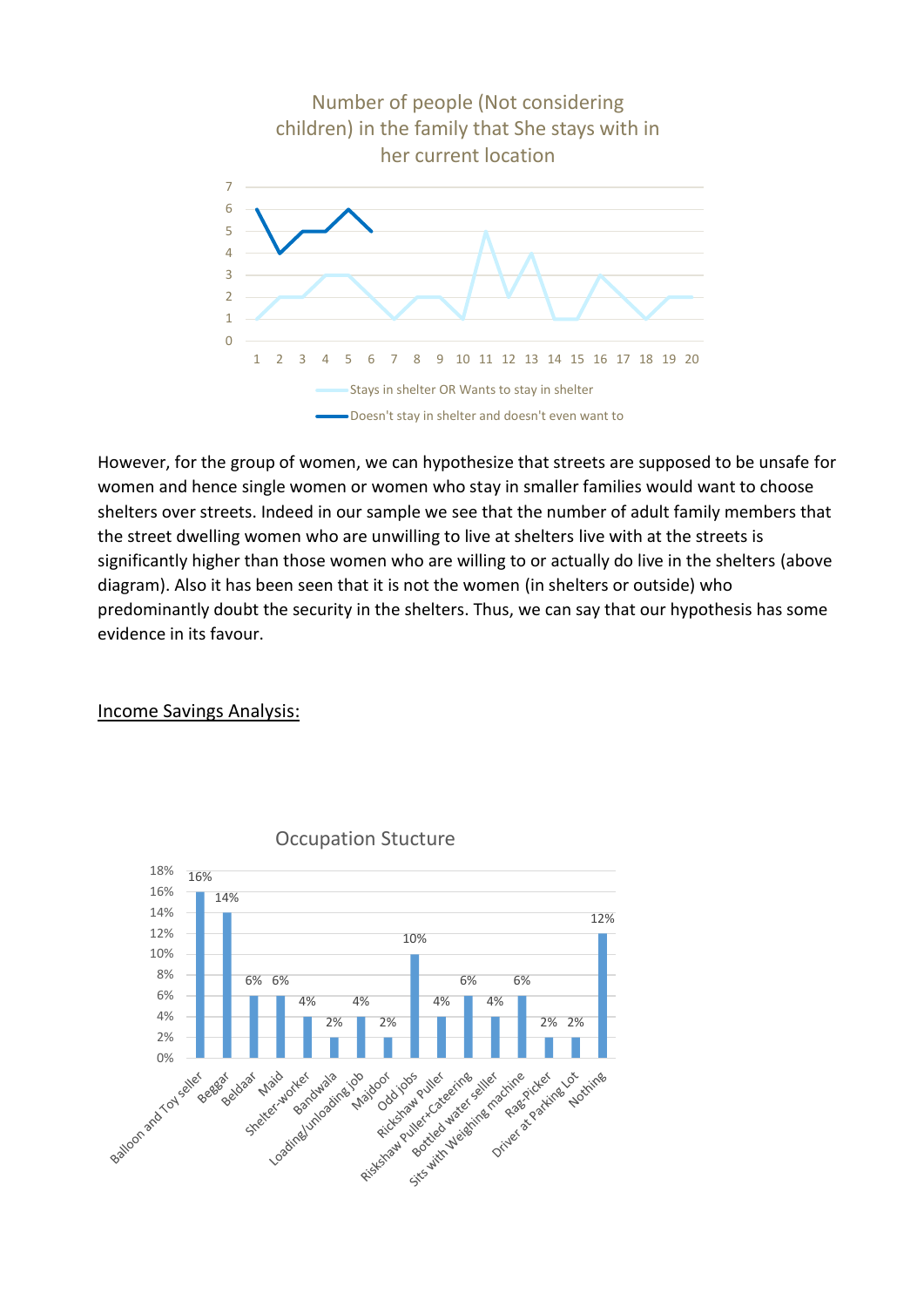|                |             | family income/month |             |            |
|----------------|-------------|---------------------|-------------|------------|
|                | Percentiles | Smallest            |             |            |
| 1 <sup>°</sup> | 0           | 0                   |             |            |
| 5%             | 750         | 500                 |             |            |
| 10%            | 1500        | 750                 | Obs         | 50         |
| 25%            | 3750        | 1000                | Sum of Wqt. | 50         |
| 50%            | 6000        |                     | Mean        | 7470       |
|                |             | Largest             | Std. Dev.   | 5350.262   |
| 75%            | 10000       | 15000               |             |            |
| 90%            | 14300       | 20000               | Variance    | $2.86e+07$ |
| 95%            | 20000       | 21000               | Skewness    | 1.0541     |
| 99%            | 24000       | 24000               | Kurtosis    | 4.052146   |
|                |             | fanily Savings/mnth |             |            |
|                | Percentiles | Smallest            |             |            |
| 1%             | $-1000$     | $-1000$             |             |            |
| 5%             | $-700$      | $-1000$             |             |            |
| 10%            | $\Omega$    | $-700$              | Obs         | 50         |
| 25%            | 100         | $-500$              | Sum of Wqt. | 50         |
| 50%            | 550         |                     | Mean        | 1846.8     |
|                |             |                     |             |            |
|                |             | Largest             | Std. Dev.   | 2796.156   |
| 75%            | 2500        | 8000                |             |            |
| 90%            | 5800        | 10000               | Variance    | 7818486    |
| 95%            | 10000       | 10000               | Skewness    | 1.789743   |



The occupations of the people in our sample have a common characteristic of being uncertain. Hence the income they earn is also uncertain. The rickshaw pullers drive rented vehicles and thus they are completely at the mercy of the owners. Since Indian marriages can be held during some specific months in a year, the people who are engaged in catering or cooking services earn a significant amount only in that part of the year and remain unemployed for the rest of the year. The daily wage labourers do not find work for some substantial number of days in a month.

Thus, for these people, whatever the savings might be in a month, most of it is finally consumed within a short period of time in terms of food and other necessities for living in months of zero earning. Even if they manage to save some substantial amount of money over a significant amount of time, they spend it on some festival or in the form of dowry in the marriages of their daughters. Except for one observation amongst our sample of 50 people, no one really saves up keeping in mind the education of their children or even for medical requirements.

We have collected data on the family income of the respondent for the last 30 days. The mean income is Rs 7470. This is higher than the Poverty line as outlined by the Delhi Government. Uncertainty of income and High house rent in Delhi together is what ultimately renders them homeless.

No savings pattern can be found up to the income level of Rs 12000, above which savings rise with income. The mean savings is very low at Rs 1847 per month. Since in our sample 75% of the observations lie below the income level of Rs 10000, not a significant amount of savings come out of this group of people.